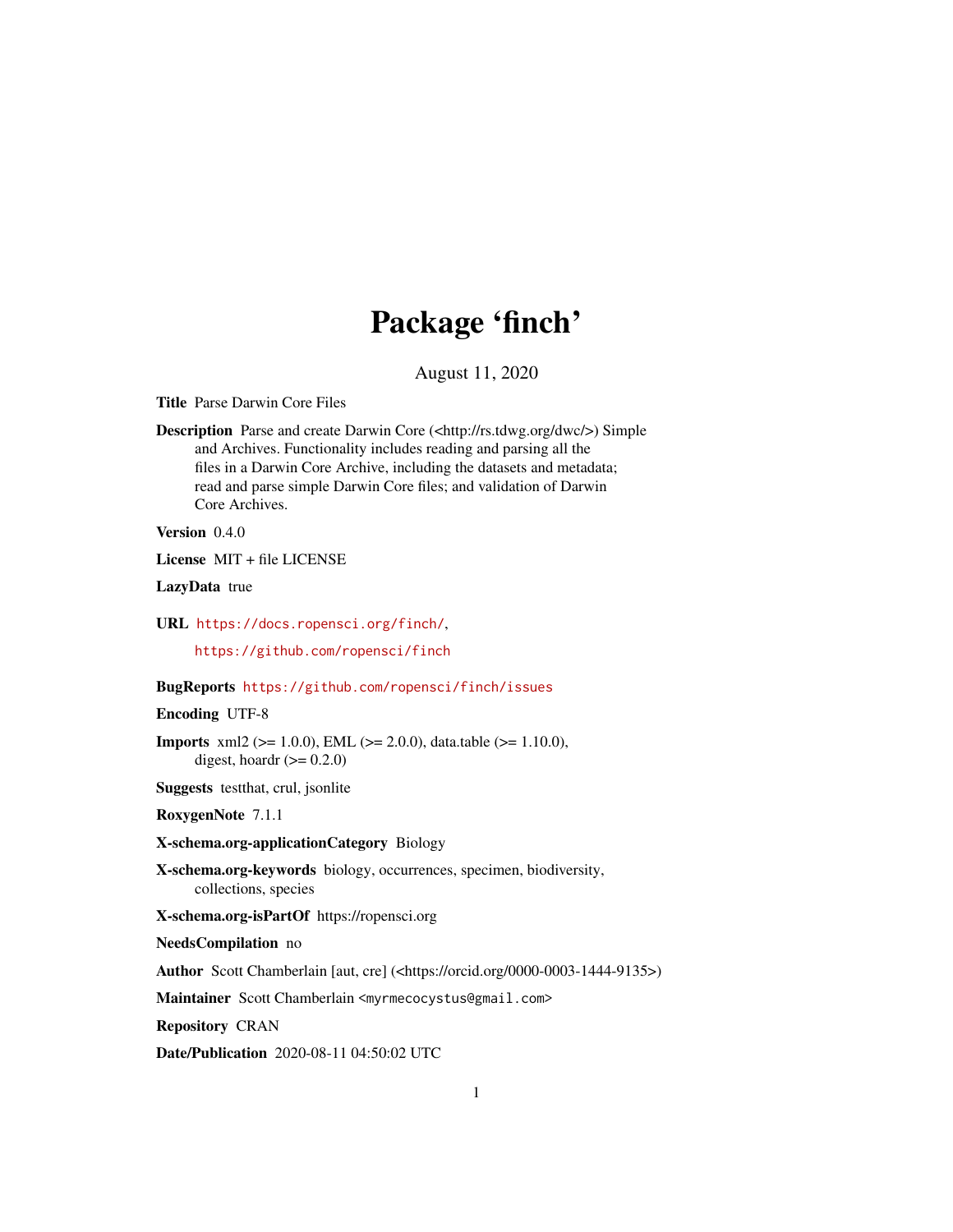# <span id="page-1-0"></span>R topics documented:

finch-package *finch*

# Description

Parse Darwin Core Archive files

# Author(s)

Scott Chamberlain <myrmecocystus@gmail.com>

as.location *Convert a path or URL to a location object*

# Description

Convert a path or URL to a location object

# Usage

as.location(x, ...) ## S3 method for class 'character' as.location(x, ...) ## S3 method for class 'location' as.location(x, ...) ## S3 method for class 'location'  $print(x, \ldots)$ 

# Arguments

|   | Input, a path or URL |
|---|----------------------|
| . | Ignored.             |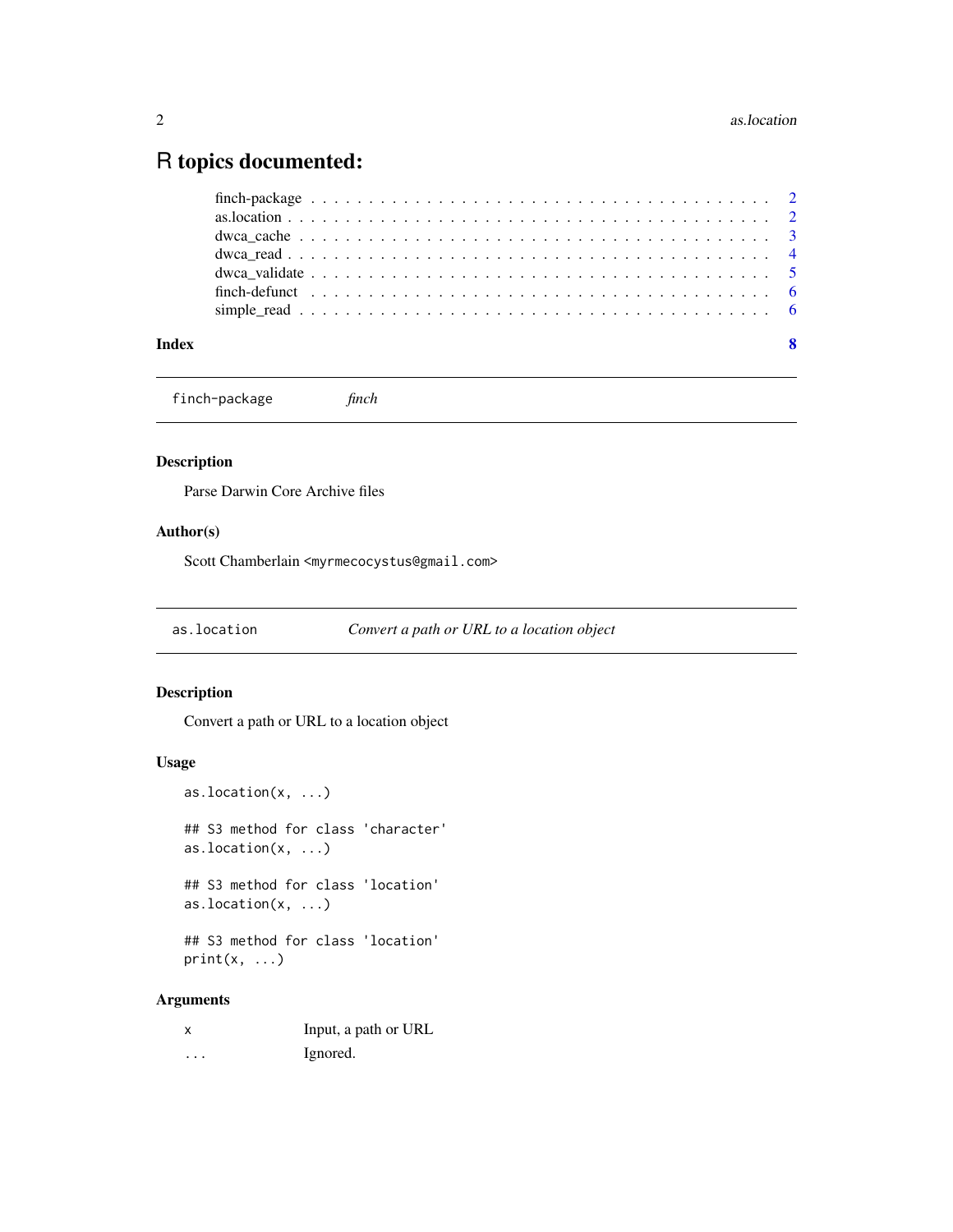# <span id="page-2-0"></span>dwca\_cache 3

#### Examples

```
# A zip file
file <- system.file("examples/0000154-150116162929234.zip",
  package = "finch")
as.location(file)
# A directory
dir <- system.file("examples/0000154-150116162929234",
  package = "finch")
as.location(dir)
# A URL
as.location("https://httpbin.org/get")
```
<span id="page-2-1"></span>dwca\_cache *Caching*

#### Description

Manage cached finch files with package hoardr

#### Details

The dafault cache directory is paste0(rappdirs::user\_cache\_dir(),"/R/finch"), but you can set your own path using cache\_path\_set()

cache\_delete only accepts one file name, while cache\_delete\_all doesn't accept any names, but deletes all files. For deleting many specific files, use cache\_delete in a [lapply\(\)](#page-0-0) type call

# Useful user functions

- dwca\_cache\$cache\_path\_get() get cache path
- dwca\_cache\$cache\_path\_set() set cache path
- dwca\_cache\$list() returns a character vector of full path file names
- dwca\_cache\$files() returns file objects with metadata
- dwca\_cache\$details() returns files with details
- dwca\_cache\$delete() delete specific files
- dwca\_cache\$delete\_all() delete all files, returns nothing

#### Examples

```
## Not run:
dwca_cache
# list files in cache
```

```
dwca_cache$list()
```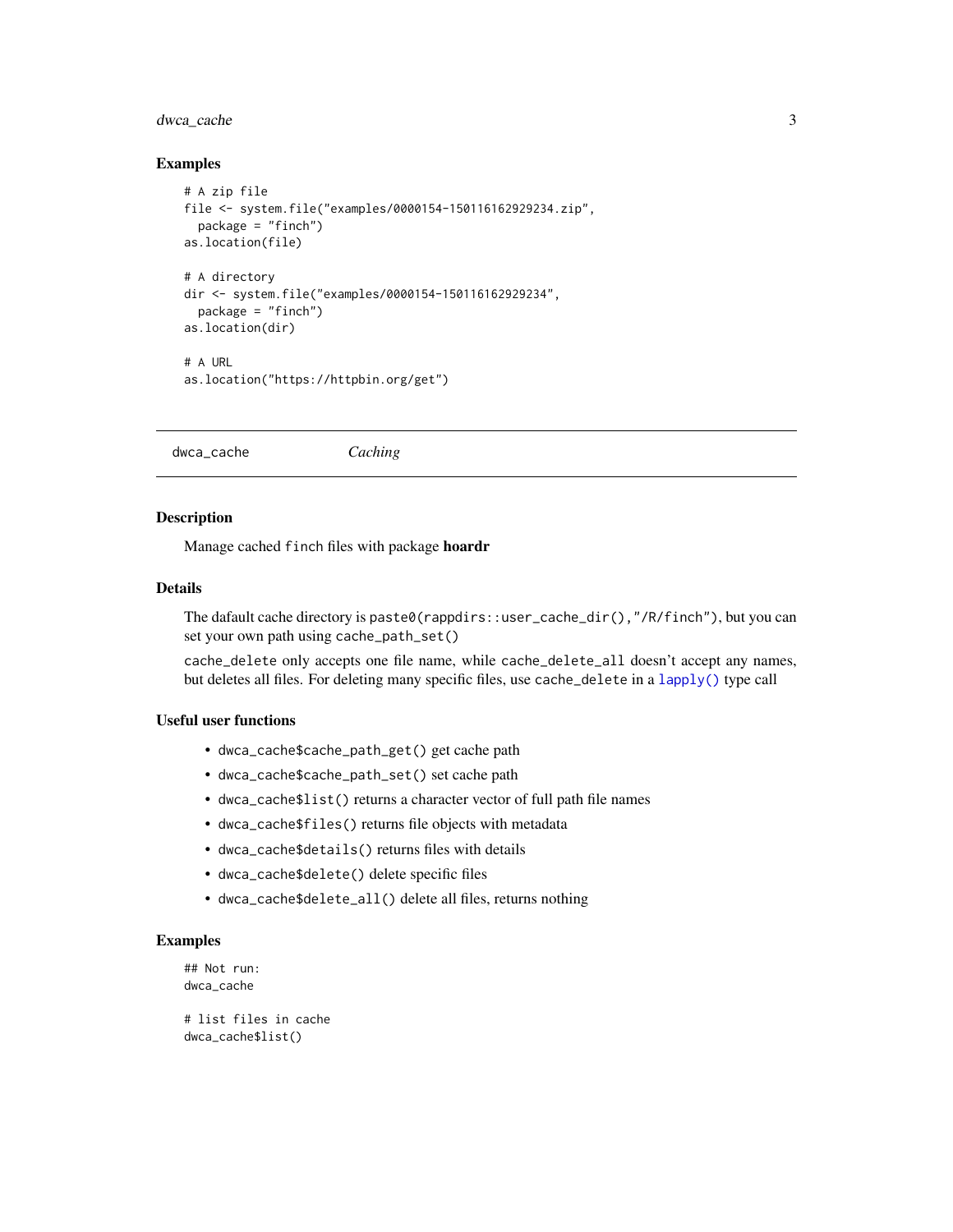```
# delete certain database files
# dwca_cache$delete("file path")
# dwca_cache$list()
# delete all files in cache
# dwca_cache$delete_all()
# dwca_cache$list()
# set a different cache path from the default
## End(Not run)
```
# dwca\_read *Parse Darwin Core Archive*

# Description

Parse Darwin Core Archive

### Usage

```
dwca_read(input, read = FALSE, ...)
```
#### Arguments

| input                   | (character) Path to local zip file, directory, or a url. If a URL it must be for a zip<br>file.               |
|-------------------------|---------------------------------------------------------------------------------------------------------------|
| read                    | (logical) Whether or not to read in data files. If FALSE, we give back paths to<br>files only. Default: FALSE |
| $\cdot$ $\cdot$ $\cdot$ | Further args passed on to data.table:: fread()                                                                |

# Details

Note that sometimes file reads fail. We use [data.table::fread\(\)](#page-0-0) internally, which is very fast, but can fail sometimes. If so, try reading in the data manually.

When you pass in a URL, we use **rappdirs** to determine cache path, and if you pass the same URL again, and your cache is not cleared, we'll pull from the cache. Passing a file or directory on your local system won't invoke the caching route, but will go directly to the file/directory.

# Examples

```
## Not run:
# set up a temporary directory for the example
dwca_cache$cache_path_set(path = "finch", type = "tempdir")
dir <- system.file("examples", "0000154-150116162929234", package = "finch")
# Don't read data in
```
<span id="page-3-0"></span>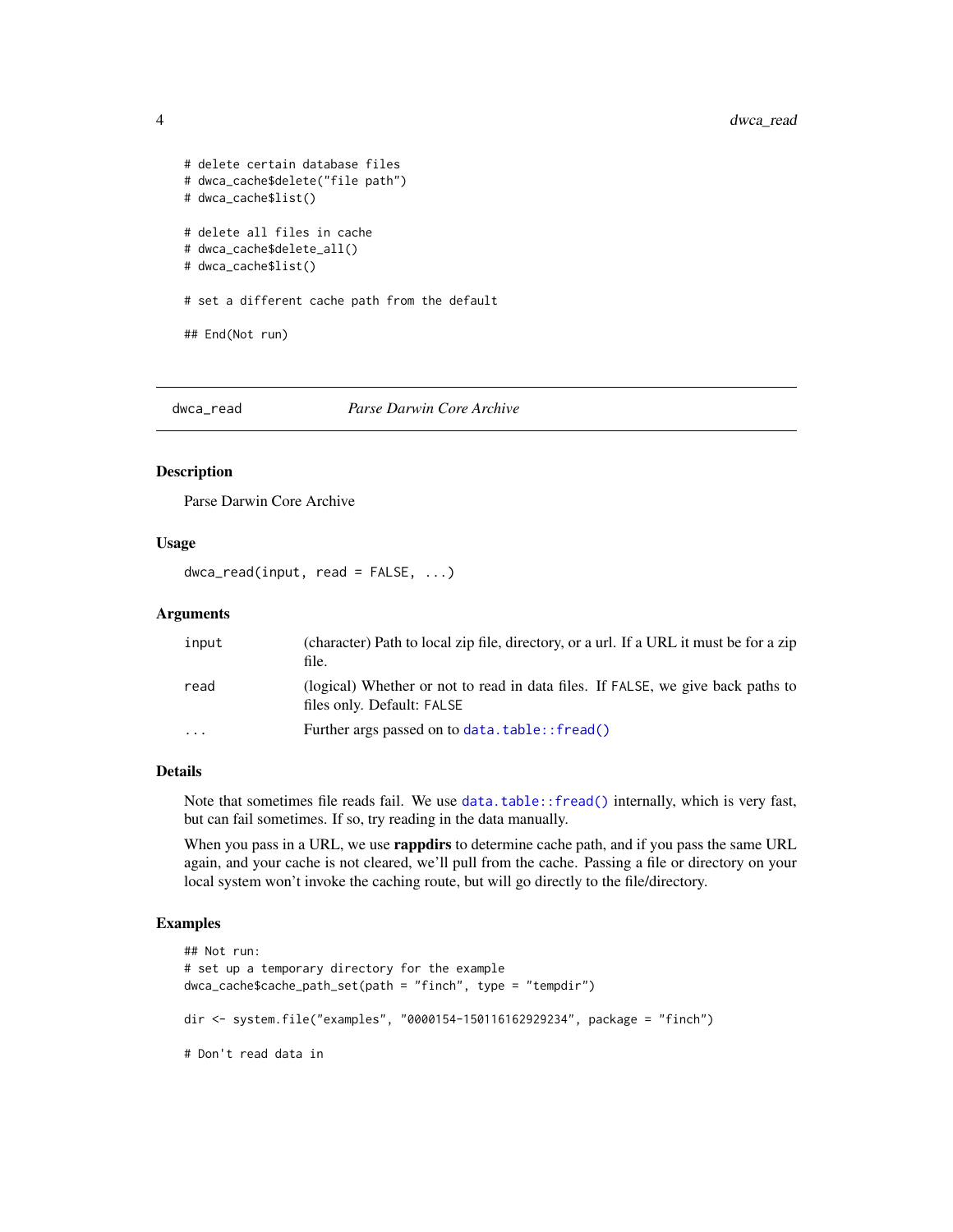<span id="page-4-0"></span>dwca\_validate 5

```
(x <- dwca_read(dir, read=FALSE))
x$files
x$highmeta
x$dataset_meta[[1]]
x$data
# Read data
(x <- dwca_read(dir, read=TRUE))
head(x$data[[1]])
# Can pass in a zip file
zip <- system.file("examples", "0000154-150116162929234.zip",
  package = "finch")
(out <- dwca_read(zip))
out$files
out$highmeta
out$emlmeta
out$dataset_meta
# Can pass in zip file as a url
url <-
"https://github.com/ropensci/finch/blob/master/inst/examples/0000154-150116162929234.zip?raw=true"
(out <- dwca_read(url))
# another url
url <- "http://ipt.jbrj.gov.br/jbrj/archive.do?r=redlist_2013_taxons&v=3.12"
(out <- dwca_read(url))
## End(Not run)
```
dwca\_validate *Validate a Darwin Core Archive*

## Description

Validate a Darwin Core Archive

### Usage

```
dwca_validate(x, ifModifiedSince = NULL, browse = FALSE, ...)
```
#### Arguments

x (character) A url for a Darwin Core Archive. If you have a local Darwin Core Archive, put it up online somewhere. Required.

#### ifModifiedSince

(character) An optional ISO date (yyyy-mm-dd) to enable conditional get requests, validating archives only if they have been modified since the given date. This feature requires the archive url to honor the if-modified-since http header.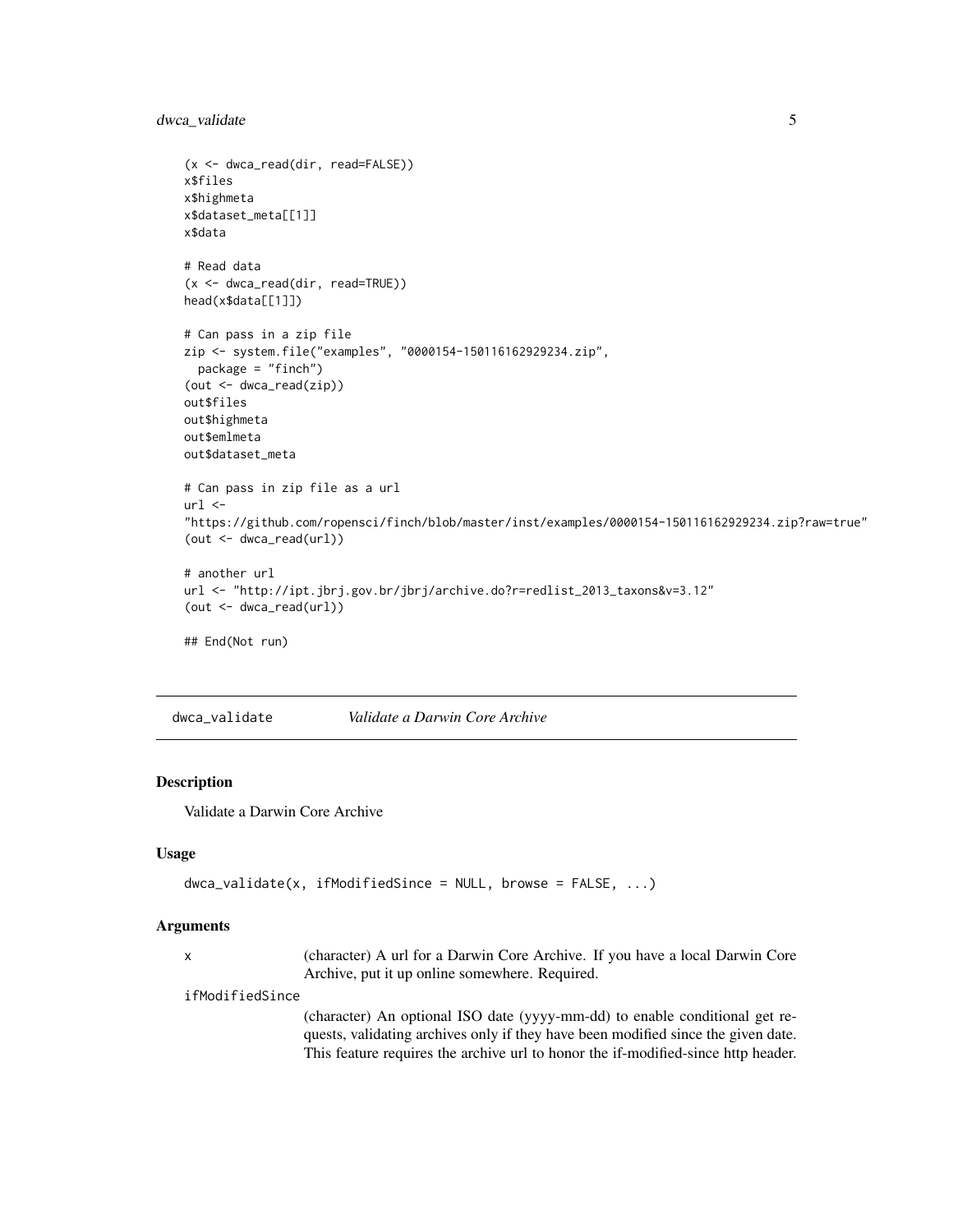<span id="page-5-0"></span>

|          | Apache webservers for example do this out of the box for static files, but if you<br>use dynamic scripts to generate the archive on the fly this might not be recog-<br>nised. Optional. |
|----------|------------------------------------------------------------------------------------------------------------------------------------------------------------------------------------------|
| browse   | (logical) Browse to generated report or not. Default: FALSE                                                                                                                              |
| $\cdots$ | Curl options passed to crul:: HttpClient                                                                                                                                                 |

#### Details

Uses the GBIF DCA validator (http://tools.gbif.org/dwca-validator/)

# Examples

```
## Not run:
x <- "http://rs.gbif.org/datasets/german_sl.zip"
dwca_validate(x)
```
## End(Not run)

finch-defunct *Defunct functions in finch*

## Description

- dwca\_cache\_delete: Defunt see [dwca\\_cache](#page-2-1)
- dwca\_cache\_delete\_all: Defunt see [dwca\\_cache](#page-2-1)
- dwca\_cache\_details: Defunt see [dwca\\_cache](#page-2-1)
- dwca\_cache\_list: Defunt see [dwca\\_cache](#page-2-1)

simple\_read *Parse a DarwinRecordSet and SimpleDarwinRecordSet files*

# Description

Parse a DarwinRecordSet and SimpleDarwinRecordSet files

# Usage

```
simple_read(file)
```
#### Arguments

file (character) A path to a single simple Darwin Core file in XML format. Required.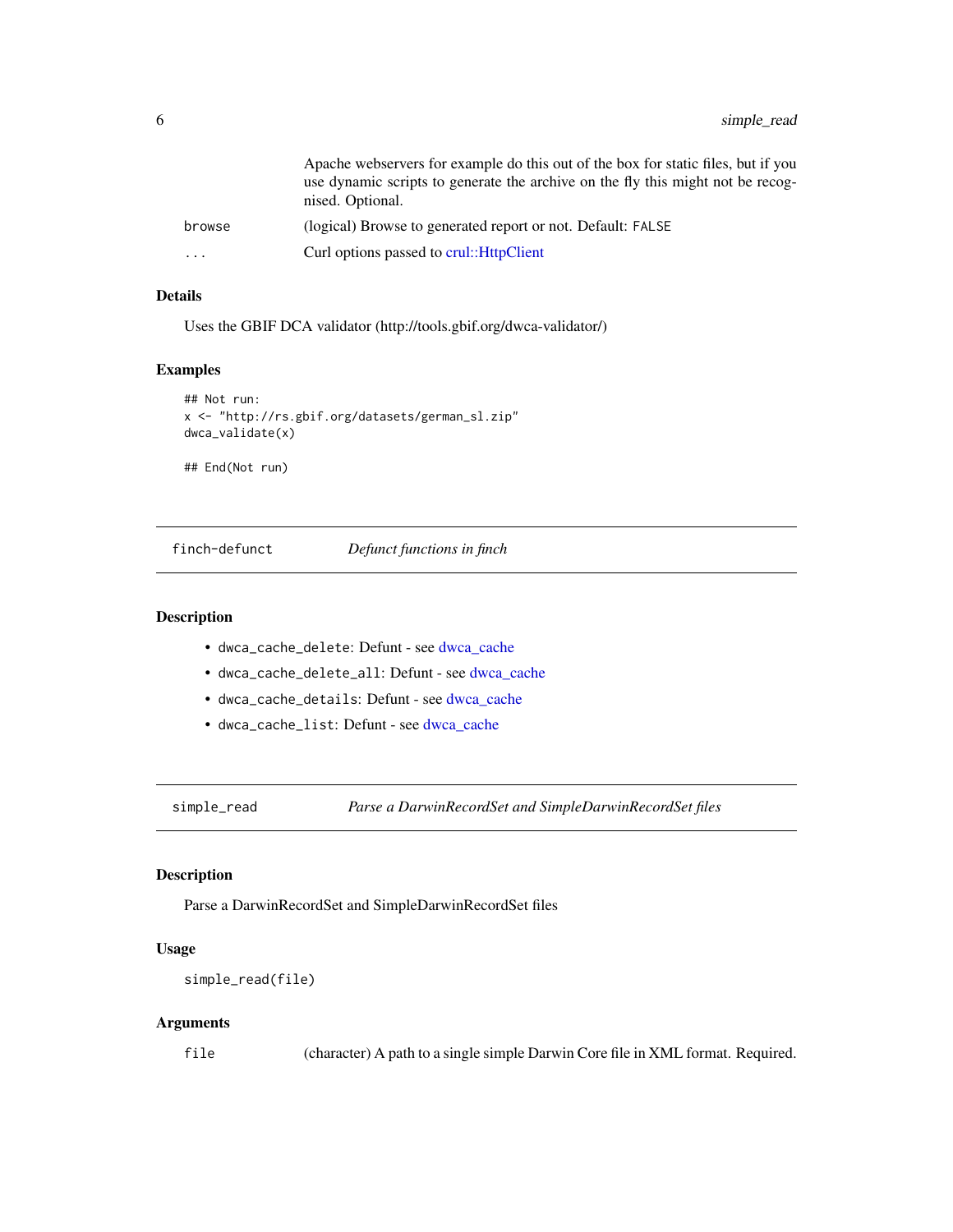# simple\_read 7

# Details

Make sure when reading a DarwinRecordSet to access the chunks by position rather than name since duplicate names are allowed in chunks.

#### Value

a S3 class dwc\_recordset when a DarwinRecordSet is given, or a dwc\_simplerecordset when a SimpleDarwinRecordSet is given. In each case the object is really just a list, with lightweight S3 class attached for easy downstream usage. Prints summary to screen by default

### Examples

```
## Not run:
# SimpleDarwinRecordSet examples
file <- system.file("examples", "example_simple.xml", package = "finch")
simple_read(file)
file <- system.file("examples", "example_simple_fossil.xml",
  package = "finch")
simple_read(file)
# DarwinRecordSet examples
file <- system.file("examples", "example_classes_observation.xml",
  package = "finch")
simple_read(file)
file <- system.file("examples", "example_classes_specimen.xml",
  package = "finch")
simple_read(file)
# access elements of the object
file <- system.file("examples", "example_classes_specimen.xml",
  package = "finch")
res <- simple_read(file)
## namespaces
res$meta
## locations
res$locations
## chunks, the first one
res$chunks[[1]]
## End(Not run)
```